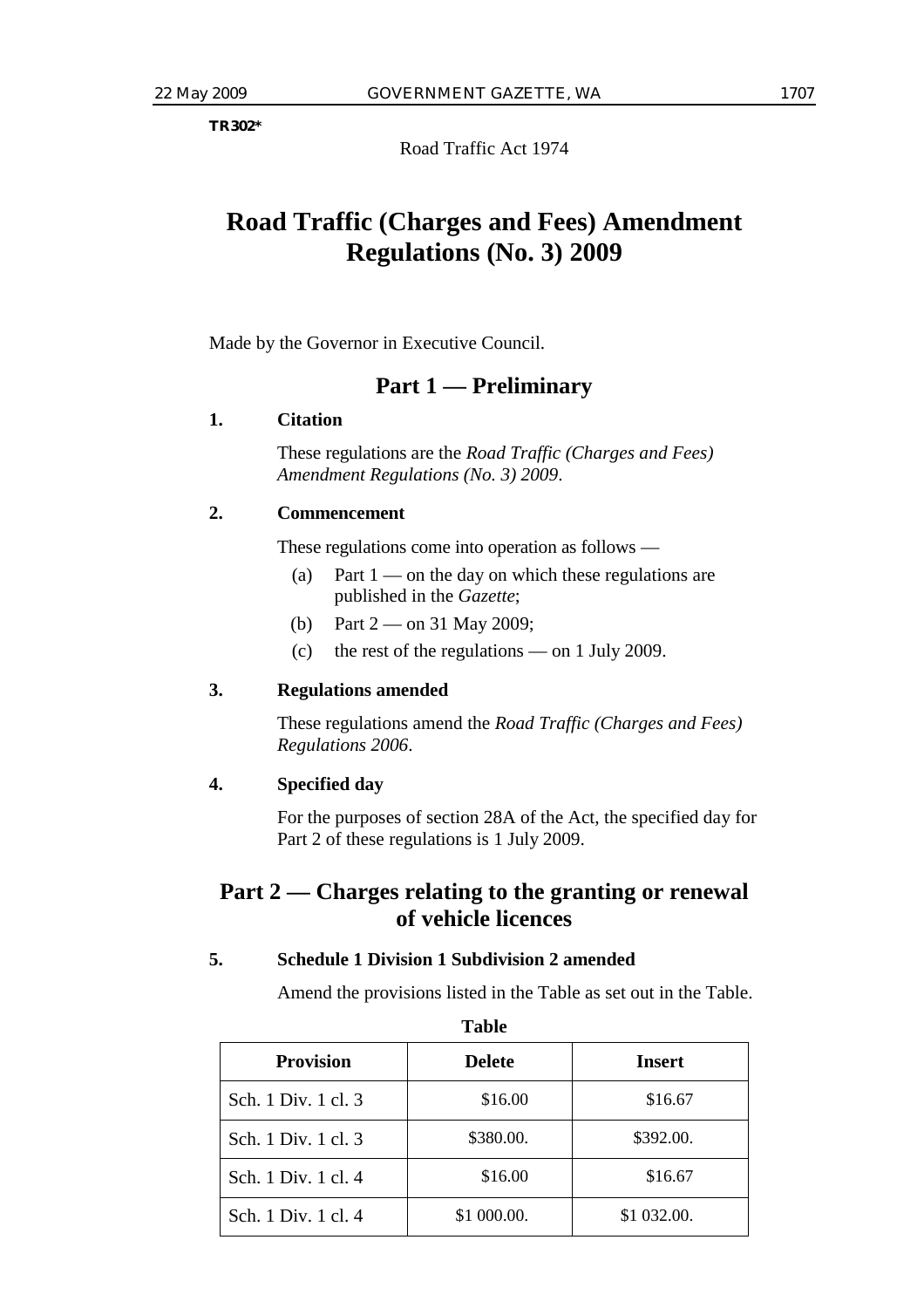#### 1708 GOVERNMENT GAZETTE, WA 22 May 2009

| <b>Provision</b>       | <b>Delete</b> | Insert   |
|------------------------|---------------|----------|
| Sch. 1 Div. 1 cl. 5    | \$8.00        | \$8.34   |
| Sch. 1 Div. 1 cl. 6(1) | \$32.00.      | \$33.34. |
| Sch. 1 Div. 1 cl. 6(2) | \$48.00.      | \$50.02. |
| Sch. 1 Div. 1 cl. 7    | \$4.00        | \$4.17   |
| Sch. 1 Div. 1 cl. 7    | \$93.00.      | \$97.00. |

#### **6. Schedule 1 Division 1 Subdivision 3 amended**

(1) Delete Schedule 1 Division 1 clauses 8, 9 and 10 and insert:

#### **8. Car or bus**

 For a car or bus the charge is an amount corresponding to the licence class in the Table to this clause.

| <b>Table</b>         |                     |  |
|----------------------|---------------------|--|
| <b>Licence Class</b> | <b>Charge</b><br>\$ |  |
| 1B2                  | 392                 |  |
| 2B2                  | 392                 |  |
| 2B3                  | 2 1 5 4             |  |
| AB3                  | 392                 |  |

#### **9. Goods vehicle and motor home**

 For a goods vehicle or motor home the charge is an amount corresponding to the licence class in the Table to this clause.

| <b>Table</b>         |                     |  |
|----------------------|---------------------|--|
| <b>Licence Class</b> | <b>Charge</b><br>\$ |  |
| 1R <sub>2</sub>      | 392                 |  |
| 2R2                  | 673                 |  |
| 1R3                  | 673                 |  |
| 2R3                  | 886                 |  |
| 1R4                  | 673                 |  |
| 2R4                  | 886                 |  |
| 1R5                  | 673                 |  |
| 2R5                  | 886                 |  |
| SR <sub>2</sub>      | 673                 |  |
| SR <sub>3</sub>      | 886                 |  |
| SR4                  | 1644                |  |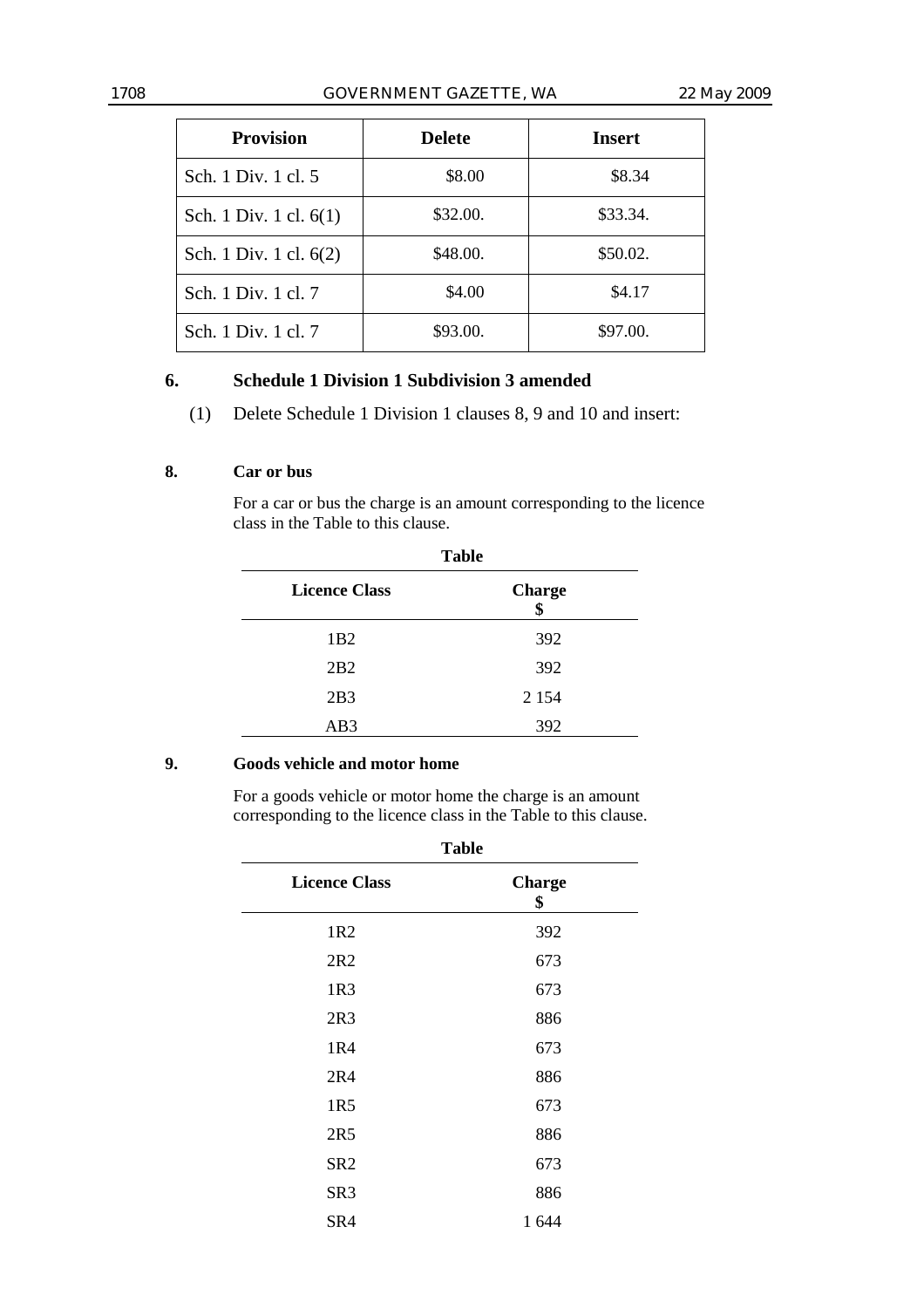| <b>Licence Class</b> | <b>Charge</b><br>\$ |
|----------------------|---------------------|
| SR <sub>5</sub>      | 1 644               |
| MR <sub>2</sub>      | 6014                |
| MR3                  | 6014                |
| MR4                  | 6496                |
| MR5                  | 6496                |
| LR <sub>2</sub>      | 8 2 9 3             |
| LR <sub>3</sub>      | 8 2 9 3             |
| LR4                  | 8 2 9 3             |
| LR5                  | 8 2 9 3             |

#### **10. Prime mover**

 For a prime mover the charge is an amount corresponding to the licence class in the Table to this clause.

| <b>Table</b>         |                     |  |  |
|----------------------|---------------------|--|--|
| <b>Licence Class</b> | <b>Charge</b><br>\$ |  |  |
| SP <sub>2</sub>      | 1 0 3 2             |  |  |
| SP <sub>3</sub>      | 4056                |  |  |
| SP <sub>4</sub>      | 4 4 6 0             |  |  |
| SP <sub>5</sub>      | 4 4 6 0             |  |  |
| MC <sub>2</sub>      | 7 2 7 6             |  |  |
| MC <sub>3</sub>      | 7 2 7 6             |  |  |
| MC4                  | 8 0 0 3             |  |  |
| MC <sub>5</sub>      | 8 0 0 3             |  |  |

(2) In Schedule 1 Division 1 clause 11 delete "\$380.00" and insert:

\$392.00

(3) Delete Schedule 1 Division 1 clause 12 and insert:

#### **12. Special purpose vehicle**

 For a special purpose vehicle the charge is an amount corresponding to the licence class in the Table to this clause.

|                      | <b>Table</b>  |
|----------------------|---------------|
| <b>Licence Class</b> | <b>Charge</b> |
| <b>PSV</b>           | 97            |
| <b>TSV</b>           | O^            |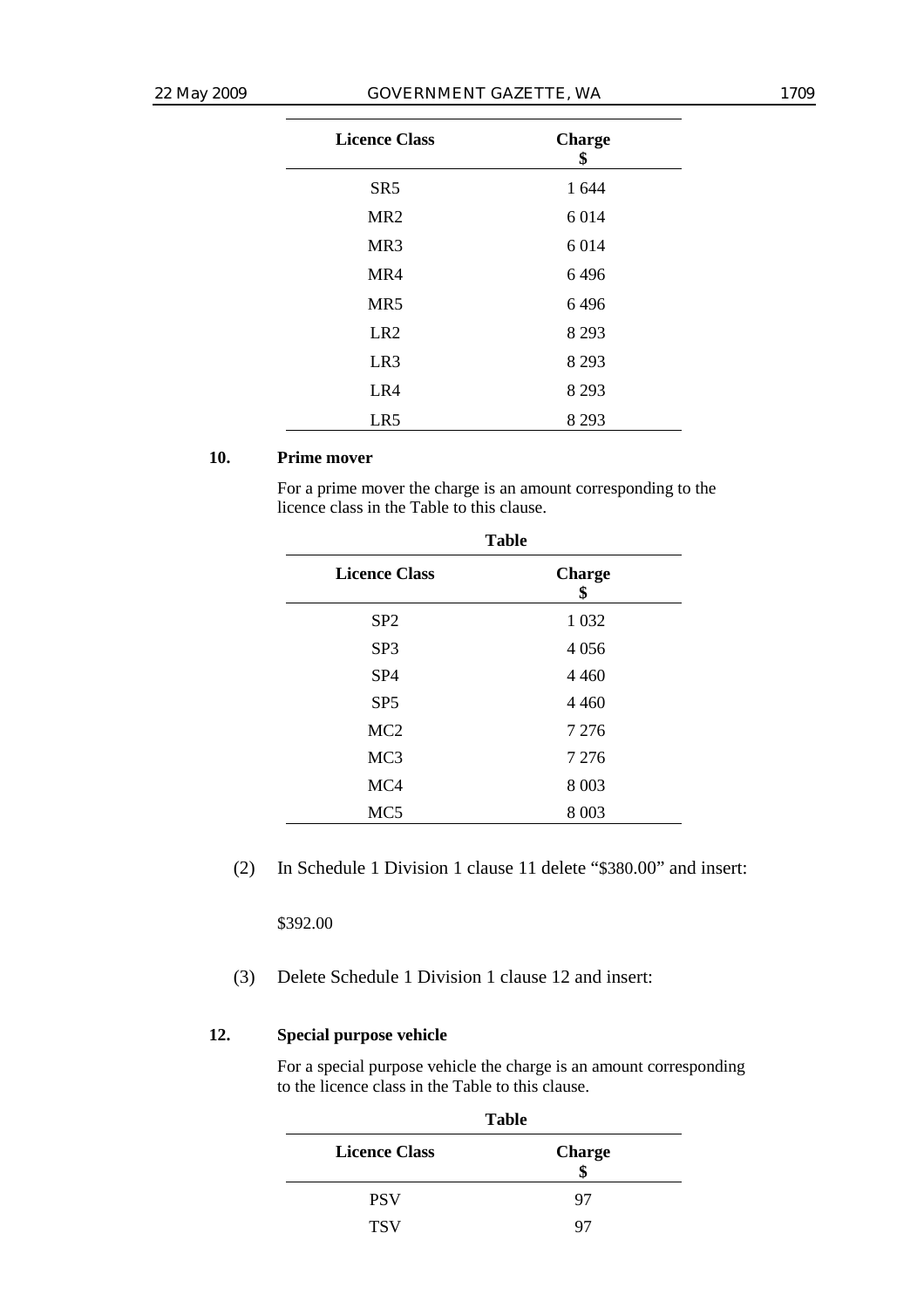| <b>Licence Class</b> | <b>Charge</b><br>\$ |
|----------------------|---------------------|
| OSV <sub>2</sub>     | 320                 |
| OSV3                 | 640                 |
| OSV4                 | 960                 |
| OSV <sub>5</sub>     | 1 2 8 0             |
| OSV <sub>6</sub>     | 1 600               |
| OSV7                 | 1920                |
| OSV <sub>8</sub>     | 2 2 4 0             |
| OSV9                 | 2 5 6 0             |

# **Part 3 — Other provisions**

# **7. Regulation 20 amended**

In regulation 20(1) delete "\$60" (each occurrence) and insert:

\$63

#### **8. Regulation 39 amended**

In regulation 39(1) delete "\$25.80" and insert:

\$30.40

# **9. Regulation 54 amended**

In regulation 54 delete "\$17.10." and insert:

\$19.10.

### **10. Schedule 1 Division 2 replaced**

Delete Schedule 1 Division 2 and insert:

| Item | <b>Regulation</b><br>No. | <b>Service</b>                                                                                                      | Fee<br>\$ |
|------|--------------------------|---------------------------------------------------------------------------------------------------------------------|-----------|
|      | 22.                      | Upon establishment of premises as an<br>authorised inspection station                                               | 210.00    |
|      |                          | Each year for the renewal of<br>authorisation                                                                       | 105.00    |
|      | 23(1)                    | An initial examination of a mobile.<br>home or trailer without brakes, motor<br>cycle, motor carrier, engine change | 59.70     |

#### **Division 2** — **Fees relating to vehicle licensing**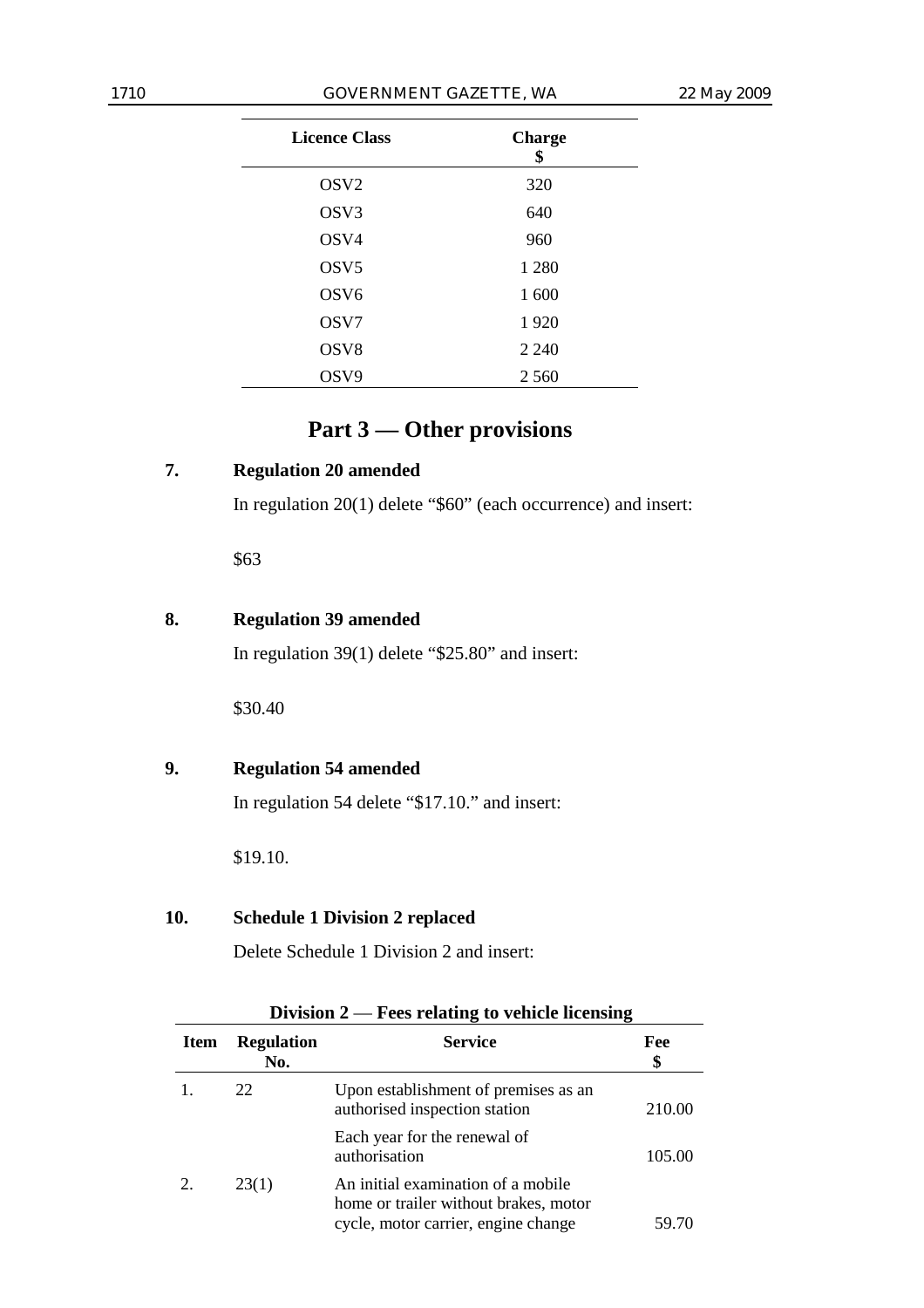| <b>Item</b> | <b>Regulation</b><br>No. | <b>Service</b>                                                                                                                                | Fee<br>\$ |
|-------------|--------------------------|-----------------------------------------------------------------------------------------------------------------------------------------------|-----------|
| 3.          | 23(1)                    | Subject to items 5, 7 and 8, an<br>examination of a vehicle that is not set<br>out in item 2                                                  | 85.60     |
| 4.          | 23(1)                    | A second or subsequent examination of<br>a vehicle referred to in item 2                                                                      | 46.70     |
| 5.          | 23(1)                    | A second or subsequent examination of<br>a vehicle referred to in item 3                                                                      | 59.70     |
| 6.          | 23(3)                    | An examination of a licensed vehicle<br>for the purpose of verifying the<br>vehicle's identity and/or specifications                          | 59.70     |
| 7.          | 23(4)(a)                 | An initial examination by the Director<br>General of a heavy vehicle (i.e. a<br>vehicle with an MRC exceeding<br>4500 kg                      | 137.50    |
| 8.          | 23(4)(b)                 | A re-examination by the Director<br>General of a heavy vehicle (i.e. a<br>vehicle with an MRC exceeding<br>4500 kg                            | 93.40     |
| 8A.         | 23A                      | Fee payable by a motor vehicle dealer<br>or vehicle manufacturer for each<br>vehicle the dealer or manufacturer<br>wishes to licence          | 10.60     |
| 9.          | 24                       | $For -$                                                                                                                                       |           |
|             |                          | searching records —<br>(a)                                                                                                                    |           |
|             |                          | (i)<br>manually, per vehicle                                                                                                                  | 14.50     |
|             |                          | (ii) by computer where a list of<br>vehicles to be searched is<br>supplied to the Director<br>General on magnetic tape,<br>per vehicle        | 2.90      |
|             |                          | production of an extract<br>(b)<br>describing the current status of<br>ownership of a vehicle, according<br>to the Director General's records | 15.80     |
|             |                          | (c)<br>detailed searching of current and<br>previous owner's records and<br>production of supporting<br>documentation                         | 19.40     |
| 10.         | 25(1)                    | Recording fee for grant or renewal of<br>vehicle licence (not heavy vehicle)                                                                  | 13.05     |
| 11.         | 25(2)                    | Recording fee for grant or renewal of<br>heavy vehicle licence                                                                                | 13.05     |
| 12.         | 26                       | Fee for transfer of a vehicle licence                                                                                                         | 14.70     |
| 13.         | 27(a)                    | Fee for grant of permit for unlicensed<br>vehicle                                                                                             | 8.70      |
| 14.         | 27(b)(ii)                | Minimum permit fee                                                                                                                            | 24.00     |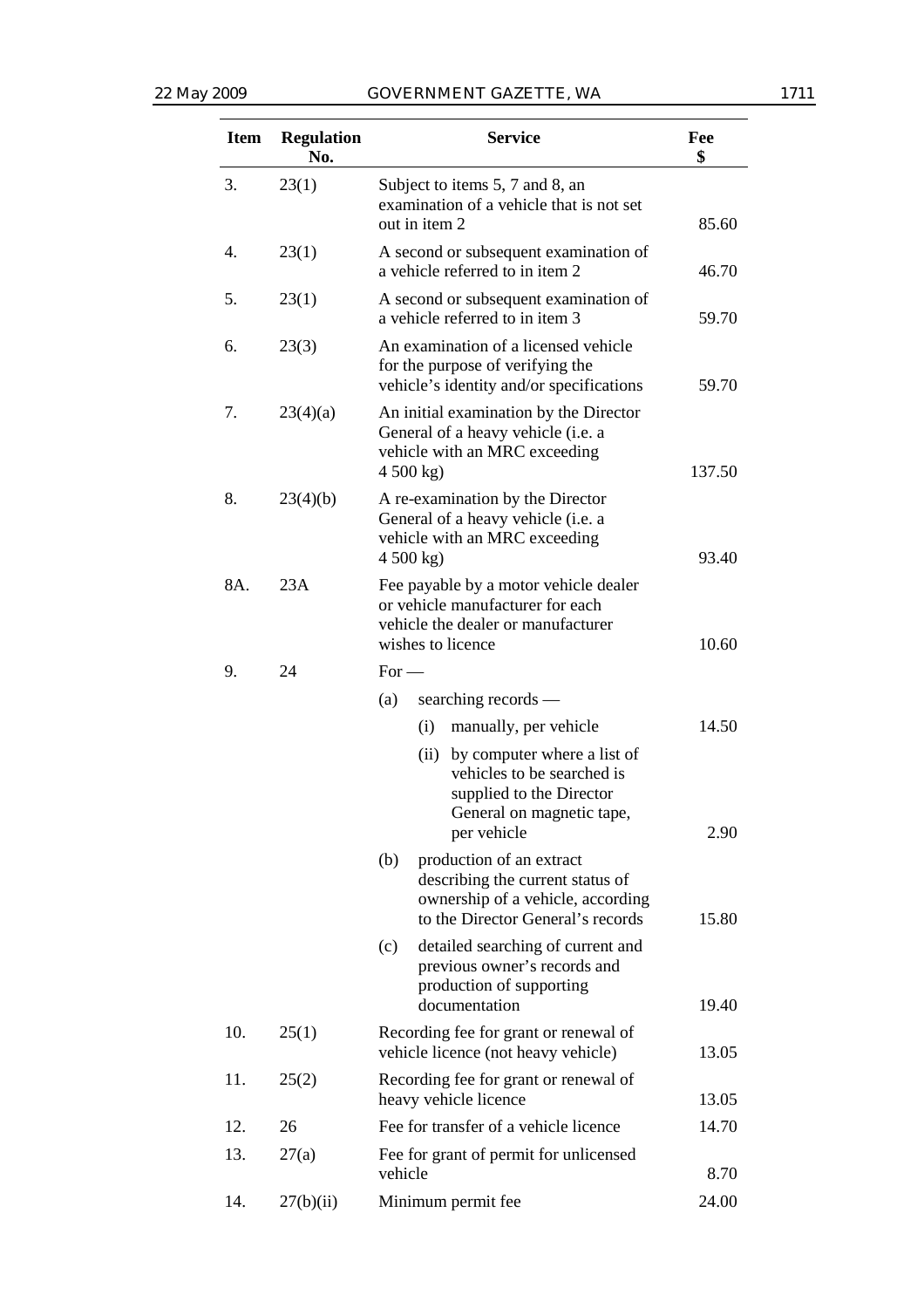| <b>Item</b> | <b>Regulation</b><br>No. | <b>Service</b>                                                                |                                                                                                                                                                                                                                                                                           | Fee<br>\$     |
|-------------|--------------------------|-------------------------------------------------------------------------------|-------------------------------------------------------------------------------------------------------------------------------------------------------------------------------------------------------------------------------------------------------------------------------------------|---------------|
| 15.         | 28                       | Fee for issue of duplicate or certified<br>copy of a vehicle licence document |                                                                                                                                                                                                                                                                                           | 8.70          |
| 16.         | 29(1)                    |                                                                               | Fee for authorisation under<br>regulation $14(3)$                                                                                                                                                                                                                                         | 11.50         |
| 17.         | 30(1)                    | $\text{Fee}$ $-$                                                              |                                                                                                                                                                                                                                                                                           |               |
|             |                          | (a)                                                                           | for the issue of plates (other than<br>personalised plates, plates<br>bearing the same characters as<br>previous plates, or dealers plates)<br>except where paragraph (b)<br>applies                                                                                                      | 17.90         |
|             |                          | (b)                                                                           | for the re-issue of plates which<br>have been returned under the<br>Road Traffic (Licensing)<br><b>Regulations 1975</b><br>regulation 22(3), (3a) or $(4)$<br>(other than personalised plates,<br>plates to replace existing plates<br>bearing the same characters, or<br>dealers plates) | 17.90         |
|             |                          | (c)                                                                           | upon application for the issue of<br>personalised plates                                                                                                                                                                                                                                  | 104.60        |
|             |                          | (d)                                                                           | upon application for the issue of<br>plates to replace ordinary plates<br>bearing the same characters                                                                                                                                                                                     | 21.00         |
|             |                          | (e)                                                                           | upon application for the issue of<br>plates to replace personalised<br>plates bearing the same<br>characters without the letter "P"<br>previously required by the Road<br>Traffic (Licensing)<br>Regulations 1975                                                                         | 80.50         |
| 18.         | 30(2)                    | Fee upon application for issue of name<br>plates                              |                                                                                                                                                                                                                                                                                           | 831.50        |
| 19.         | 30(3)                    |                                                                               | Fee for transfer of right to display<br>special plates -                                                                                                                                                                                                                                  |               |
|             |                          | (a)                                                                           | single digit numeral special<br>plates                                                                                                                                                                                                                                                    | 8 3 4 0 . 7 0 |
|             |                          | (b)                                                                           | 2 digit numeral special plates                                                                                                                                                                                                                                                            | 1 668.70      |
|             |                          | (c)                                                                           | 3 digit numeral special plates                                                                                                                                                                                                                                                            | 830.70        |
|             |                          | (d)                                                                           | any other number of digit<br>special plates                                                                                                                                                                                                                                               | 165.90        |
|             |                          | (e)                                                                           | unique series special plates<br>referred to in the Road Traffic<br>(Licensing) Regulations 1975<br>regulation $24(4a)(b)$                                                                                                                                                                 | 1 668.70      |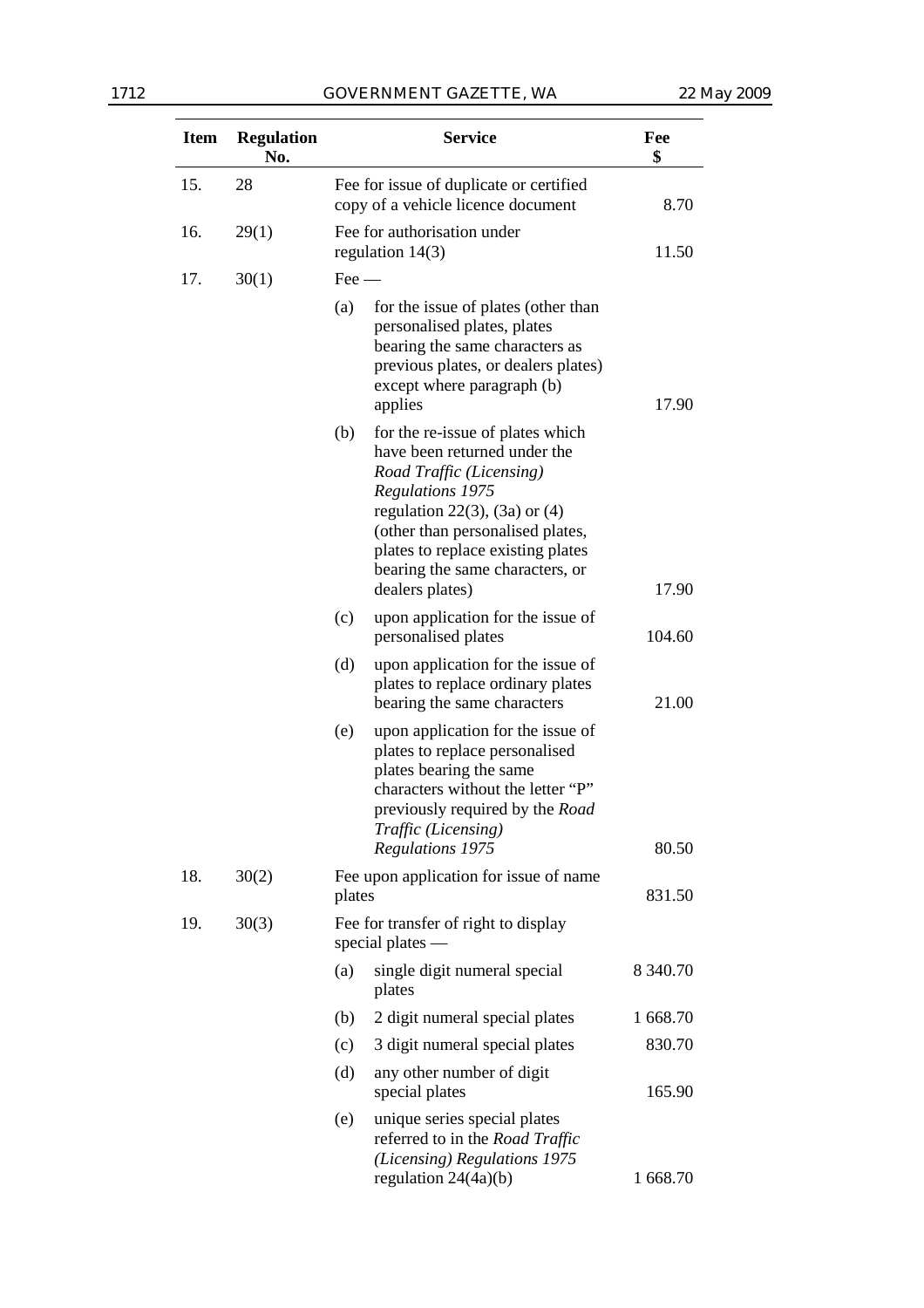#### 22 May 2009 GOVERNMENT GAZETTE, WA 1713

| <b>Item</b> | <b>Regulation</b><br>No. |         | <b>Service</b>                                                                                                                                      | Fee<br>\$ |
|-------------|--------------------------|---------|-----------------------------------------------------------------------------------------------------------------------------------------------------|-----------|
|             |                          | (f)     | unique series special plates<br>referred to in the Road Traffic<br>(Licensing) Regulations 1975<br>regulation $24(4a)(c)$                           | 72.60     |
| 20.         | 30(4)                    |         | Fee for transfer of right to display<br>name plates                                                                                                 | 416.50    |
| 21.         | 30(5)                    |         | Fee for transfer of right to display<br>special plates or name plates —                                                                             |           |
|             |                          | (a)     | pursuant to an agreement or order<br>under the Family Law Act 1975<br>(Commonwealth)                                                                | 17.20     |
|             |                          | (b)     | to a beneficiary by a trustee or<br>other person in a fiduciary<br>capacity under a trust whether<br>express or implied                             | 17.20     |
| 22.         | 30(7)                    |         | Fee upon application for the issue of<br>special plates or name plates to replace<br>special plates or name plates bearing<br>the same characters – |           |
|             |                          | (a)     | for premium material plates                                                                                                                         | 189.00    |
|             |                          | (b)     | for standard metal plates                                                                                                                           | 91.60     |
| 23.         | 30(8)                    |         | Fee for transfer of —                                                                                                                               |           |
|             |                          | (a)     | special plates or name plates by a<br>person to another vehicle owned<br>by that person                                                             | 17.20     |
|             |                          | (b)     | personalised plates by a person to<br>another vehicle owned by that<br>person or by a member of his or<br>her immediate family                      | 17.20     |
| 24.         | 31                       | a year) | Fee for storage of special plate by<br>Director General (per year or part of                                                                        | 17.20     |
| 25.         | 32(1)                    |         | Fee for assignment and issue of<br>dealers plates —                                                                                                 |           |
|             |                          | (a)     | where the plate is issued in<br>substitution for a plate bearing<br>the same characters, per plate                                                  | 34.00     |
|             |                          | (b)     | in any other case, per set of<br>plates                                                                                                             | 22.70     |
| 26.         | 32(2)                    |         | Deposit for each set of plates issued                                                                                                               | 20.00     |
| 27.         | 33                       |         | Annual fee for the use and possession<br>of dealers plates                                                                                          | 91.70     |
| 28.         | 34                       |         | Fee for duplicate of registration label                                                                                                             | 0.50      |
| 29.         | 35                       |         | Fee for duplicate tax invoice                                                                                                                       | 8.70      |